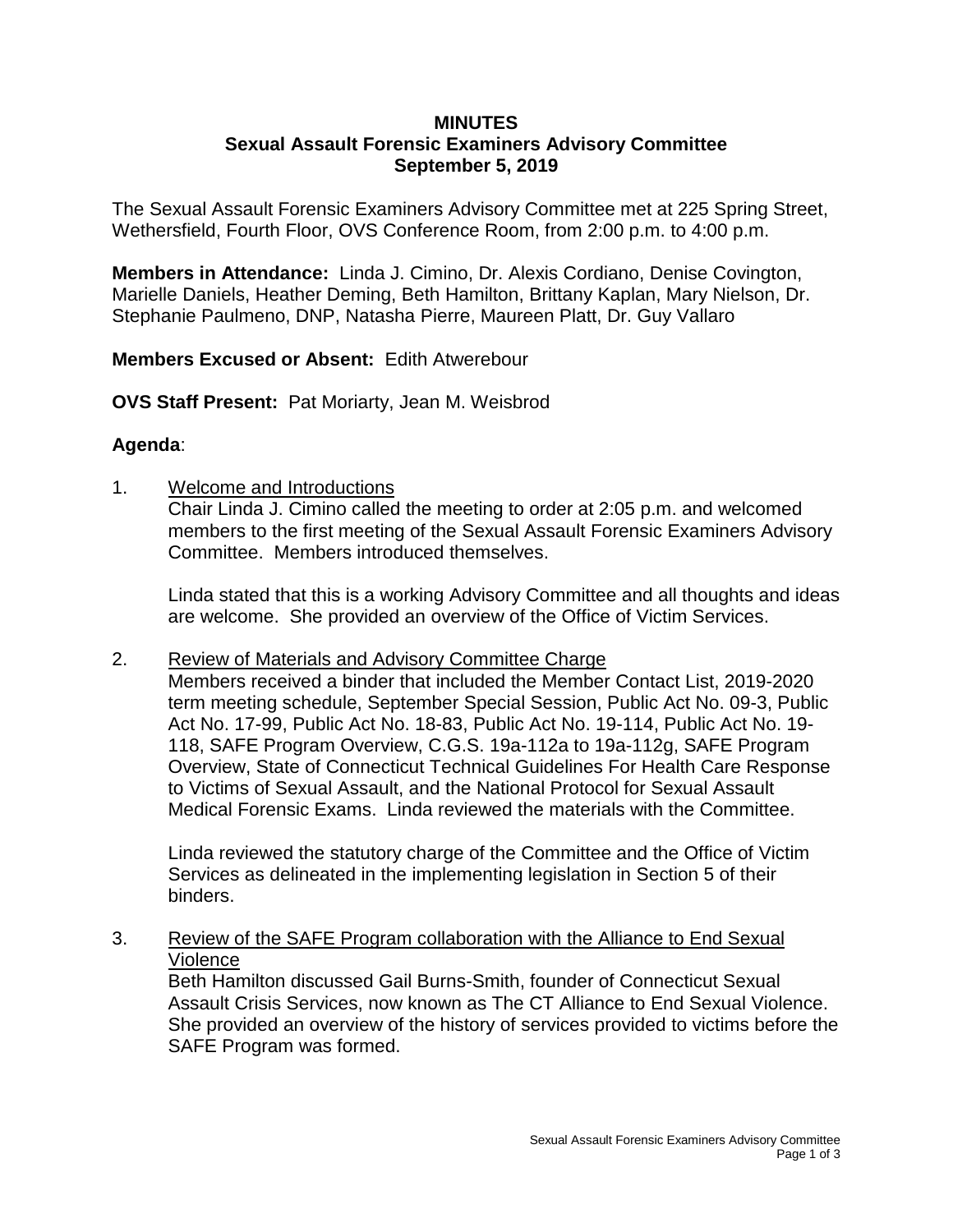Beth discussed the benefits of the SAFE Program such as a sexual assault advocate will be initiated when a patient presents in the Emergency Department (ED), program language is patient/victim centered, and it will build credibility with Hospital Emergency Departments. She added that standardization is going to increase the success of the patient.

4. Review of the Commission on the Standardization of the Collection of Evidence in Sexual Assault Investigations Maureen Platt discussed the Commission on the Standardization of the Collection of Evidence in Sexual Assault Investigations which consists of 15 members from victims groups, ED physician, gynecologist, pediatrician, chief of police, law enforcement, and the forensic lab. She explained the focus of the group was the development and revision of the Technical Guidelines.

She discussed the process to calculate the number of kits to determine reimbursement, the strict timeline to transport kits and the tracking system so victims can gain access to result of the kit using a code. She also discussed the forensic interview video system which eliminates the need for a victim to repeat their experience multiple times.

5. Review of the Forensic Lab's partnership with the SAFE Program Dr. Guy Vallaro explained that the Forensic Science Laboratory is part of the Division of Scientific Services of the Department of Emergency Services and Public Protection.

He discussed the Bureau of Justice Assistance's Sexual Assault Kit Initiative (SAKI) funding. The grant program addresses the growing number of sexual assault kits in law enforcement custody and to provide resolution when possible.

Dr. Vallaro also discussed the task force designed to work on policies and procedures for things such as victim notification and training for CT100 and CT400. He also brought samples of sexual assault kits over the years.

6. Review of the SAFE Program

Denise Covington discussed the establishment of the SAFE Program, the background, Public Act No. 09-3, and founder Gail Burns-Smith.

Denise also explained the purpose of the SAFE Program, which is to provide trauma-informed, victim-centered care with efficiency, consistency, and reliability.

She informed members of the benefits of the SAFE Program for patients such as one to one care, unbiased care, the ability to take a legally defensible history, quality forensic exam and evidence collection, the ability to identify assaultrelated injuries, and perceived as knowledgeable.